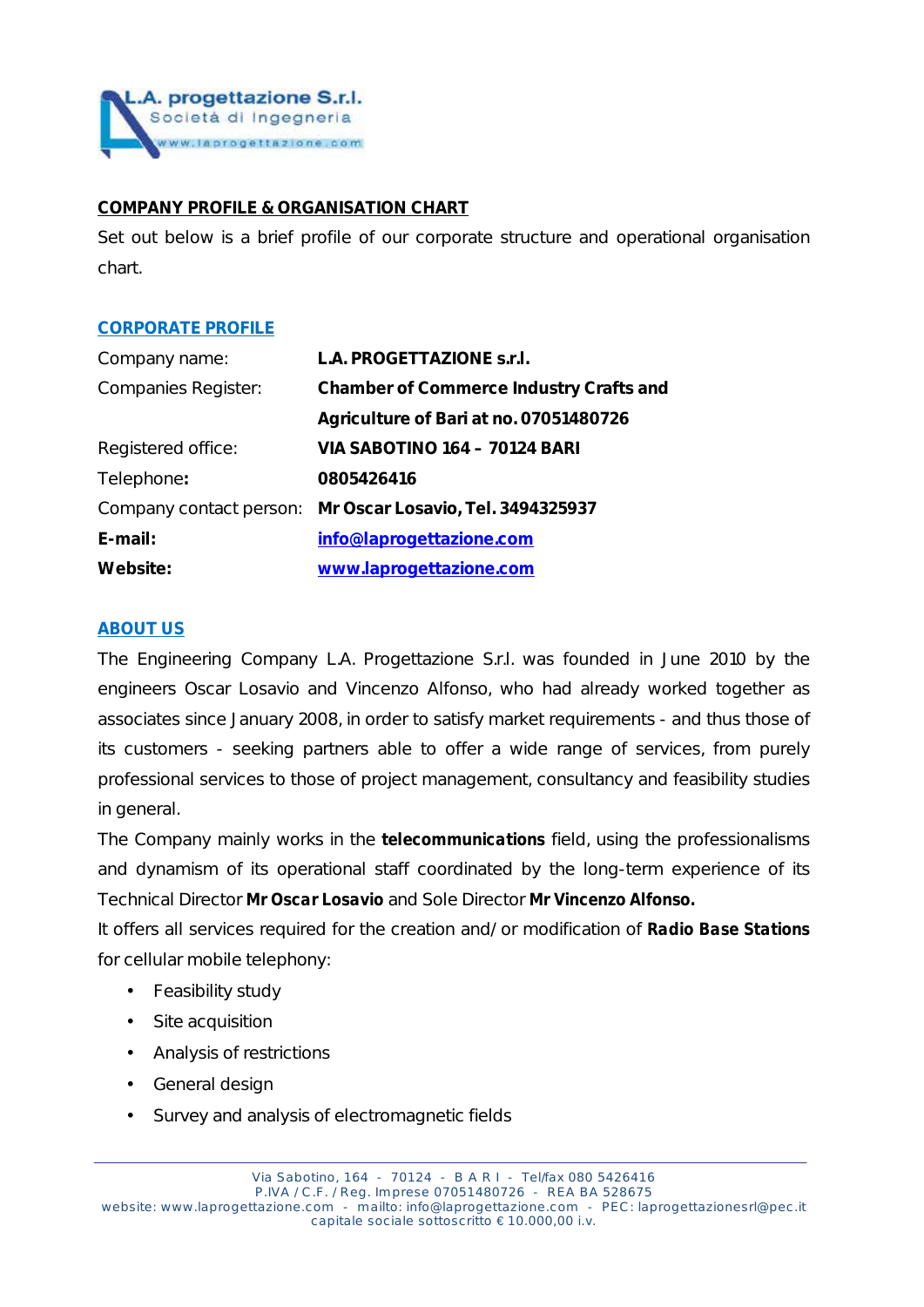

- Survey and assessment of acoustic impact
- Applying for and obtaining permits (from all relevant bodies)
- Executive design (plant and structural)
- Works management
- Safety coordination in sites (in implementation phase/in design phase)  $\mathbf{r}$
- Communication of plant activation with sworn appraisal of A.R.P.A. (Regional Agency for Environmental Protection) Puglia (in accordance with Puglia Regional regulation no. 14/06)
- Structural verifications with investigations in the field

The company completes its offer by providing *Professional design and technical consultancy services: Architectural, Structural, energy and environmental systems; Professional workplace and site safety services (*fulfilments required by the regulations in accordance with Italian Legislative Decree 81/08); *professional data surveying and processing service* using its own instrumentation for:

- Electromagnetic fields survey with probes in the frequency range from 0 to 300ghz
- Phonometric measurements
- Total station topographic survey
- Measurements of standing wave ratio on antennae and cables

In addition, L.A. Progettazione S.r.l. is an accredited *training centre* providing all the *training courses* in accordance with Italian Legislative Decree 81/08.

Our company, which operates mainly in the Puglia and Basilicata Regions, has an adequate operating structure, with offices equipped with specific equipment and means of transport; it uses high technical-instrumental resources and employs a fixed workforce of 7 specialist professionals with specific expertise in the fields in which it operates, allowing it to achieve production results that are above the average of its direct competitors, with competitive prices.

We definitely stand out due to our reliability and professionalism in performing our activity; the standard of quality required in our above-market average design is guaranteed by professional expertise and by adequate knowledge and experience on regulatory matters. Therefore, our company is highly reliable, having quality systems that guarantee speed and accuracy in the completion of jobs.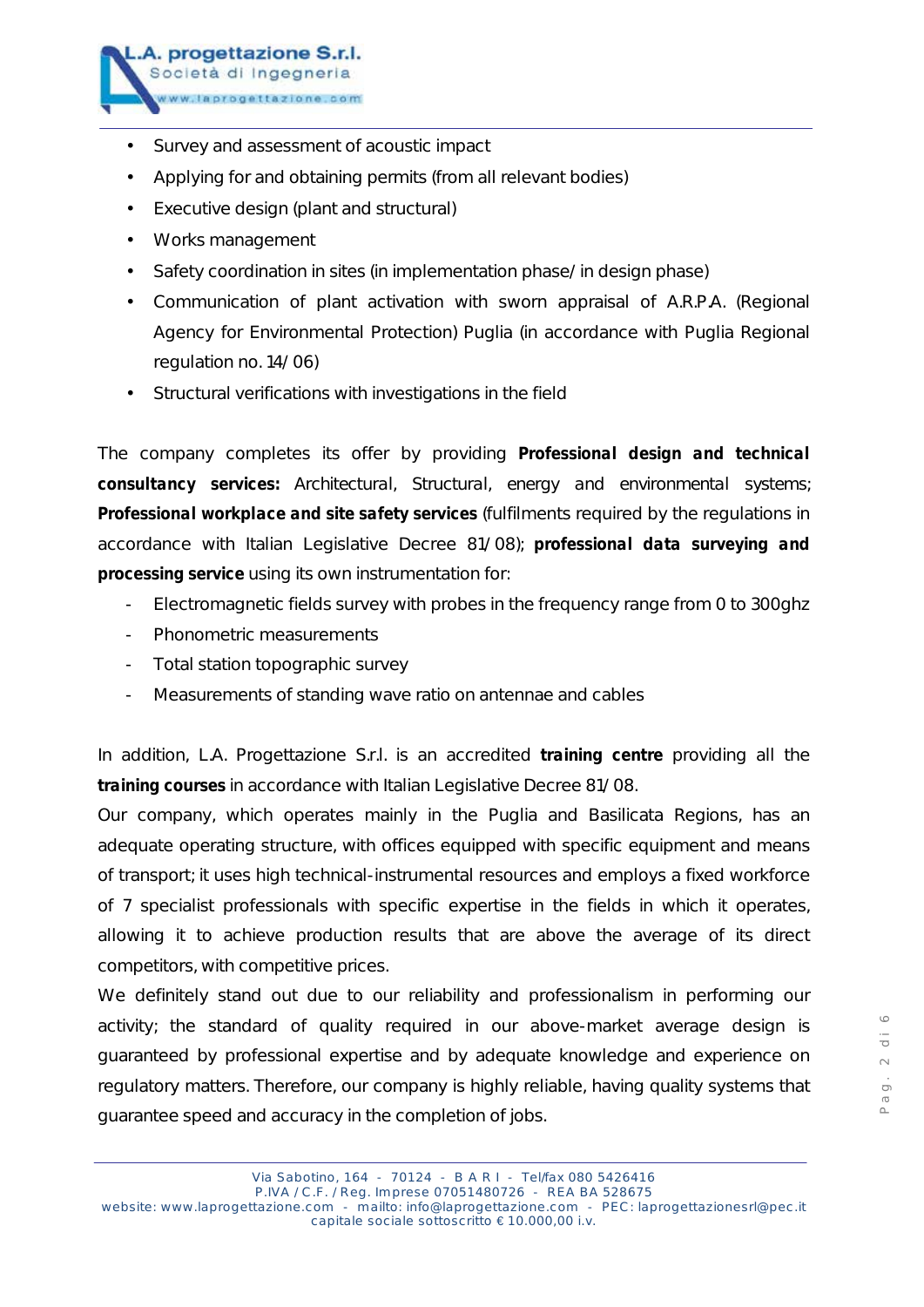The Company has recorded a trend of positive growth since its incorporation thanks to the capacity with which it adjusts its structure to market dynamics.

#### **OUR OBJECTIVES**

.A. progettazione S.r.I. Società di Ingegneria www.laprogettazione.com

The company's main objective is to provide a quality service to our customers also by creating a clear, serene and collaborative relationship that has as its sole purpose the customer's ultimate satisfaction.

At the centre of our commitment is the customer, who can exploit our:

- professionalisms and knowledge, which are always kept up to date with the latest  $\sim$ innovations in the relevant field
- technical consultancy, for the most suitable solution to every requirement
- outstanding "*problem solving"* ability  $\mathbf{r}$
- precise information provided on the progress of the activities;
- professional and other services at the top of the market, resulting from a continuous search for quality
- control during the implementation of our services  $\mathbf{r}$

### **ORGANISATION CHART**

The current workforce consists of:

- $\mathcal{L}^{\mathcal{A}}$ Four engineers
- One lawyer
- One surveyor  $\mathbf{r}$  .
- An EMF technician

The company's registered office in Via Sabotino 164, recently restructured, consists of:

- A management office  $\mathbf{r}$
- An administrative office equipped with 2 workstations
- An operating office equipped with 4 workstations  $\mathbf{r}$
- A multimedia room for courses/meetings/conference calls with 20 seats
- An archive, server and print room  $\sim$

All activities are performed internally to the company structure with its own workforce and its own means, organised into a number of divisions connected between them by the Company's IT System.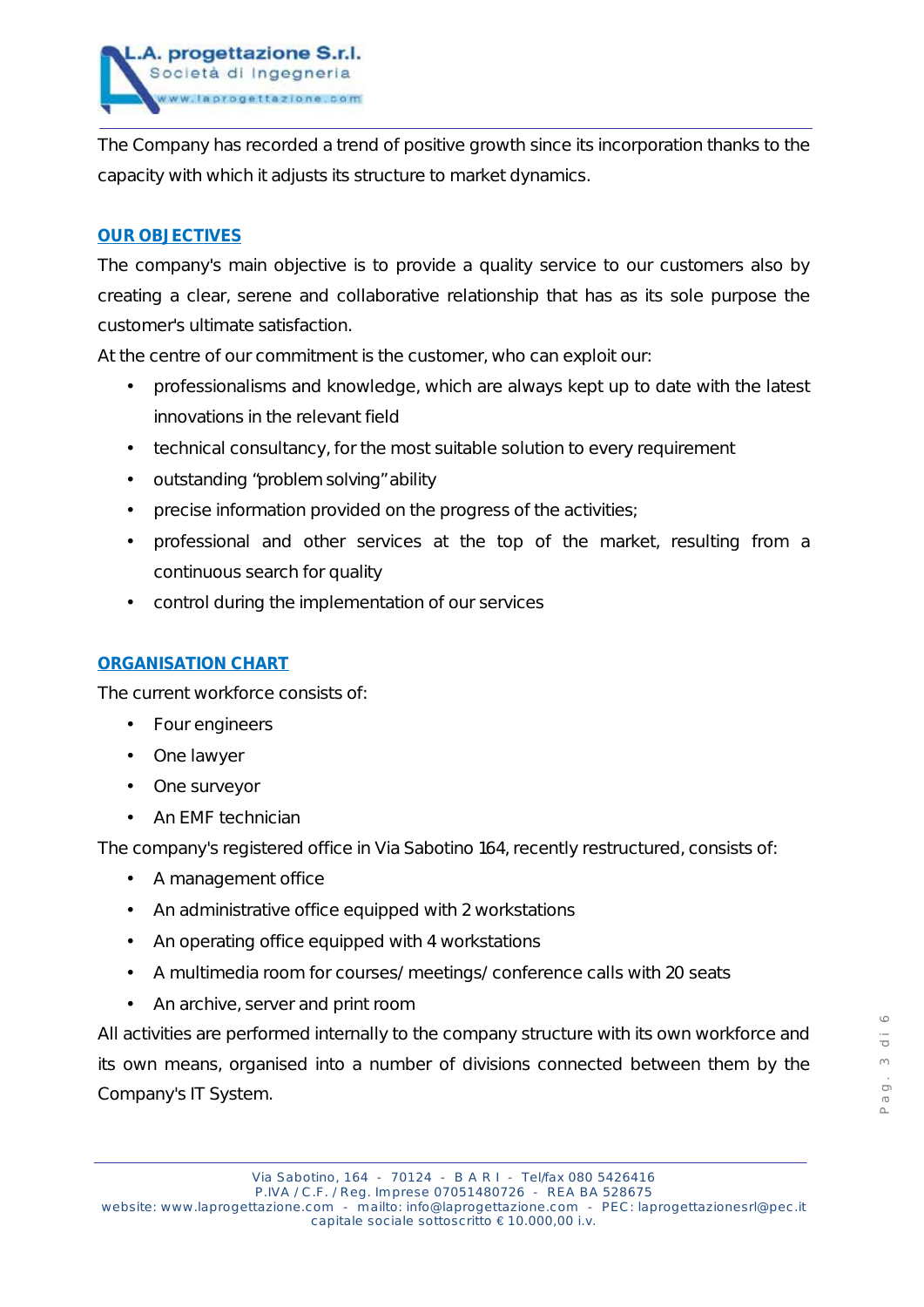

The jobs are coordinated by Managers identified from among the founding partners of the company; in order to perform the various activities, every professional has the necessary expertise to handle the various projects.

The company has adopted an internal quality process to manage jobs which guarantees full control of production in all its phases and satisfies the timescales requested by the customer. Every activity, during its implementation, is controlled and the end product is validated by the Managers, the Technical Director and the Sole Director.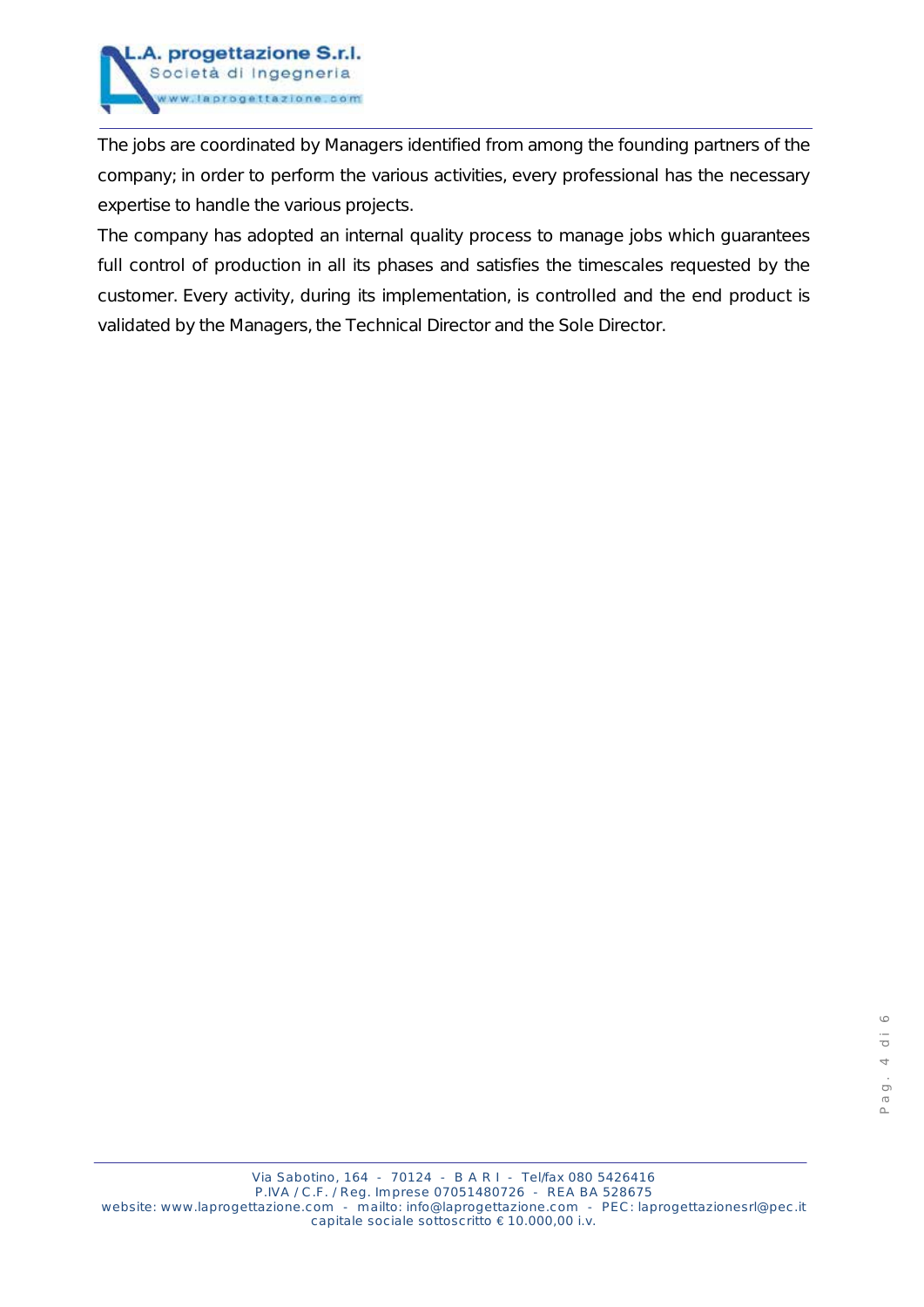



# **EXTERNAL COLLABORATORS**

 $\circ$ 

Via Sabotino, 164 - 70124 - B A R I - Tel/fax 080 5426416 P.IVA / C.F. / Reg. Imprese 07051480726 - REA BA 528675 website: www.laprogettazione.com - mailto: info@laprogettazione.com - PEC: laprogettazionesrl@pec.it capitale sociale sottoscritto € 10.000,00 i.v.